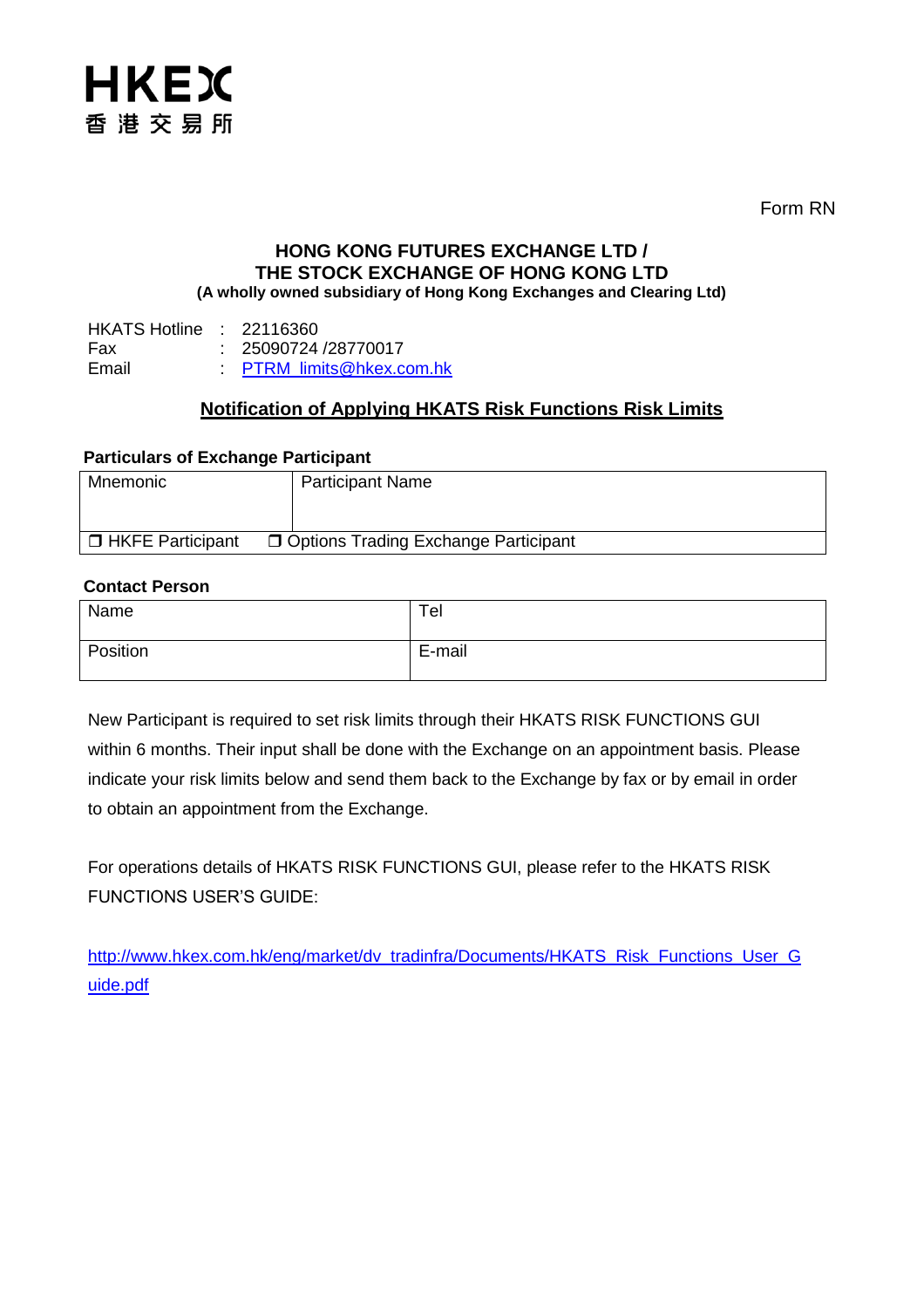

| Mnemonic /<br><b>Participant Name</b> |  |
|---------------------------------------|--|
|                                       |  |

# A) The following risk limits will be input in HKATS Risk Functions:

| <b>Risk Limit Type</b> | <b>Risk Limits</b>              | Value               | Input Date |
|------------------------|---------------------------------|---------------------|------------|
| Maximum Order          | Maximum Order Rate Limit        |                     |            |
| Rate                   | Order Rate Period (Second)      |                     |            |
| Maximum Intraday       | <b>Gross Futures Long/Short</b> |                     |            |
| Exposure               | Exposure (HKD)                  |                     |            |
|                        | Net Futures Long/Short          |                     |            |
|                        | Exposure (HKD)                  |                     |            |
|                        | <b>Gross Options Long/Short</b> |                     |            |
|                        | Exposure (HKD)                  |                     |            |
|                        | Net Options Long/Short          |                     |            |
|                        | Exposure (HKD)                  |                     |            |
|                        | Futures Coefficient (%)         |                     |            |
|                        | Options Coefficient (%)         |                     |            |
| Maximum                | Maximum Order Size Limit        | Please refer to the |            |
| <b>Order Size</b>      |                                 | <b>Attachment</b>   |            |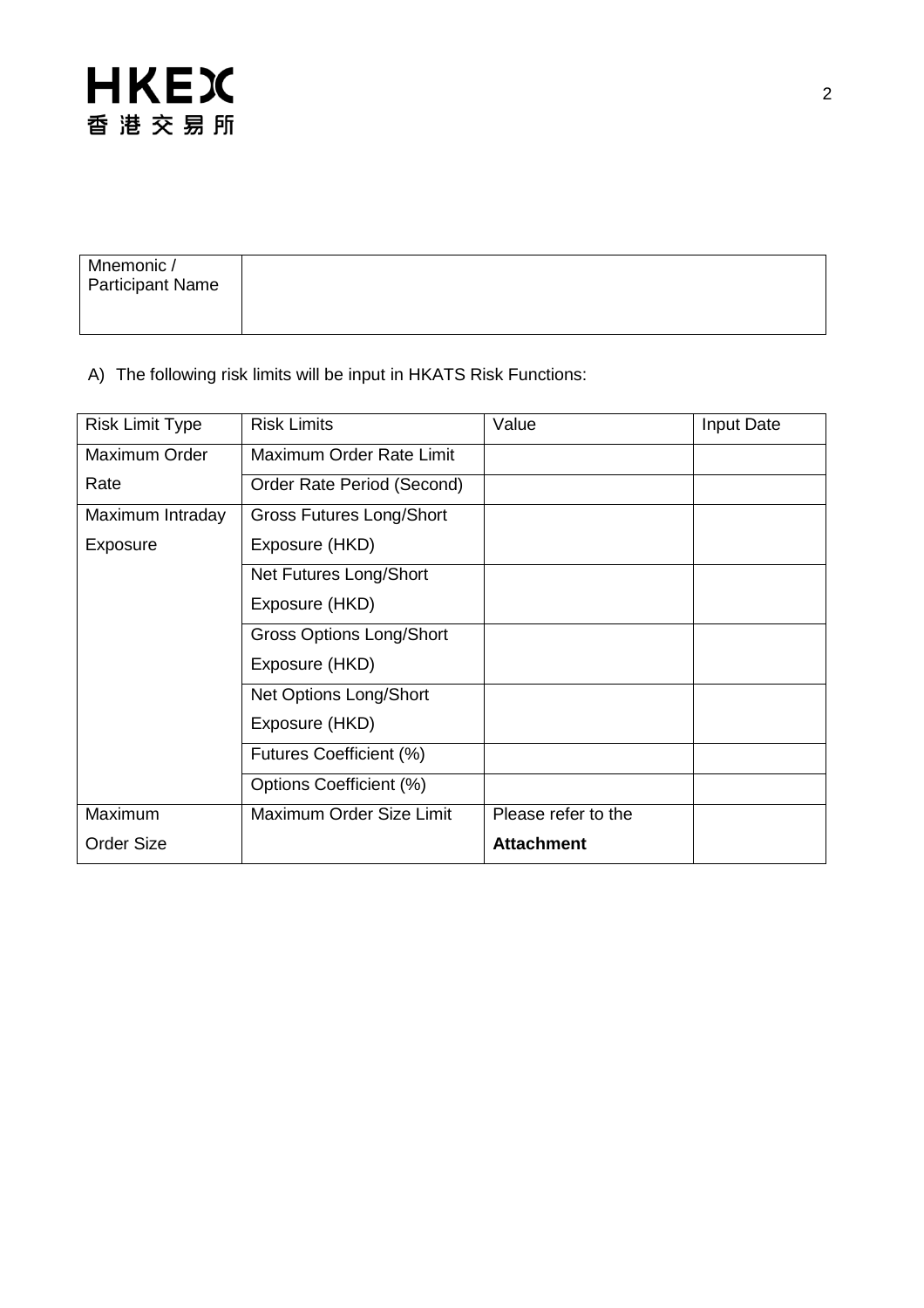

| Mnemonic /              |  |
|-------------------------|--|
| <b>Participant Name</b> |  |
|                         |  |

We confirm that the following reviews have been done before proceeding to apply relevant risk limits to HKATS Risk Functions:

- 1) Assessments have been made to the trading activities;
- 2) Utilization Reports have been reviewed as a reference to determine the risk limits;
- 3) The risk limits have been reviewed and approved by the authorized person(s) who is/are responsible for the internal risk controls of the company;
- 4) Risk Limit Managers are familiarized with the operations of HKATS Risk Functions GUI; and
- 5) Customers have been informed about HKATS Risk Functions in derivatives market and the possible scenarios of order rejections and cancellations.

\_\_\_\_\_\_\_\_\_\_\_\_\_\_\_\_\_\_\_\_\_\_\_\_\_\_\_\_\_\_ \_\_\_\_\_\_\_\_\_\_\_\_\_\_\_\_\_\_\_\_ Signature of Responsible Officer **Date** 

\_\_\_\_\_\_\_\_\_\_\_\_\_\_\_\_\_\_\_\_\_\_\_\_\_\_\_\_\_\_ Name of Responsible Officer